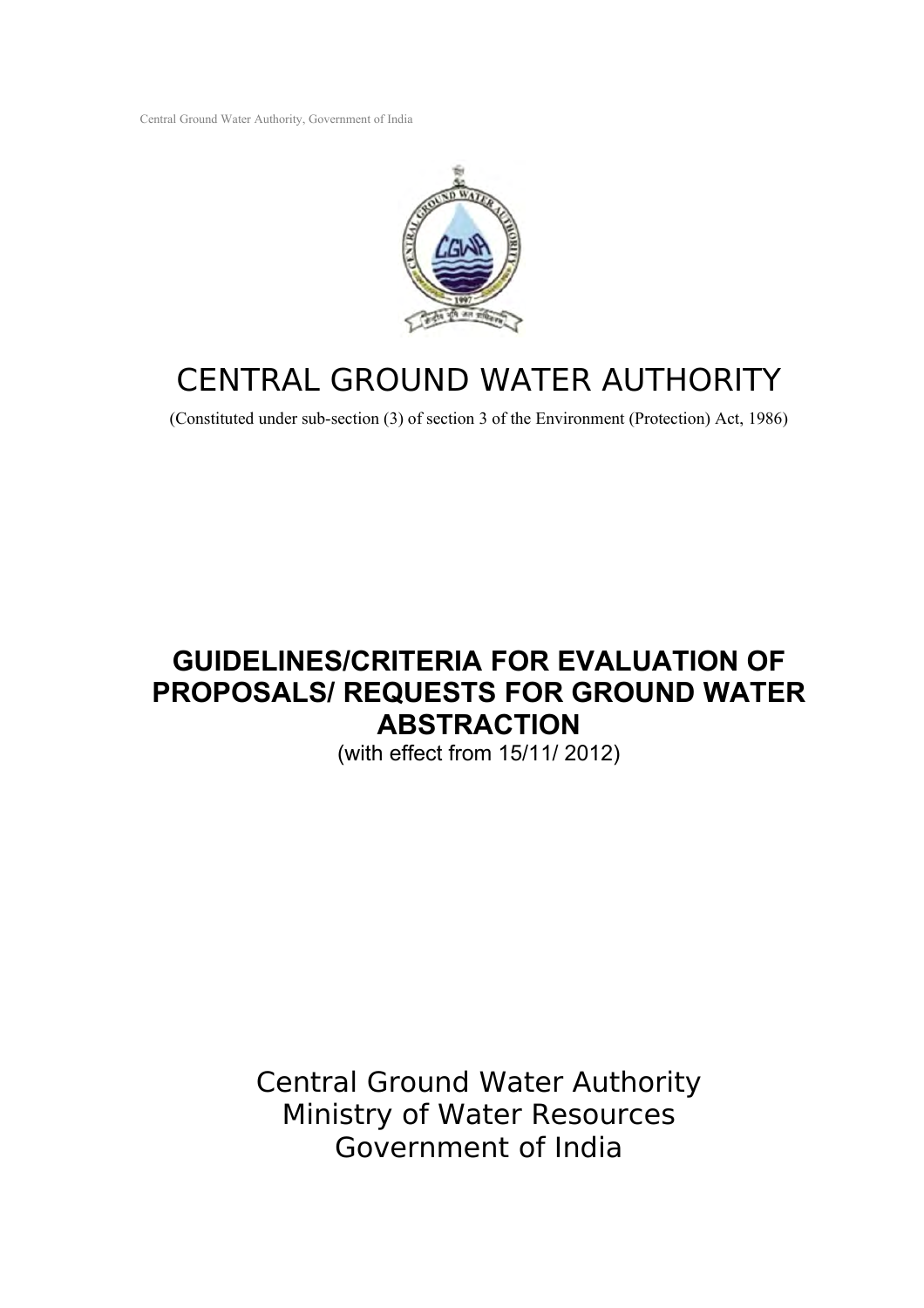### Government of India CENTRAL GROUND WATER AUTHORITY *(Constituted under Environment Protection Act -1986)*

West Block 2, Wing 3, Sector 1, R K Puram, New Delhi-110066 **\_\_\_\_\_\_\_\_\_\_\_\_\_\_\_\_\_\_\_\_\_\_\_\_\_\_\_\_\_\_\_\_\_\_\_\_\_\_\_\_\_\_\_\_\_\_\_\_\_\_\_\_\_**

## *CGWA Guidelines* **Criteria for Evaluation of Proposals/Requests for Ground Water Abstraction**

*(with effect from 15/11/ 2012)*

#### *INDEX*

## *ITEM Page*

| A)           |    |                                                             | 2 |
|--------------|----|-------------------------------------------------------------|---|
| B)           |    |                                                             | 4 |
|              |    | Industries                                                  |   |
|              | Ш  | Infrastructure projects (SEZ, Group Housing projects,       |   |
|              |    | Residential townships, Hospitals, Educational Institutions, |   |
|              |    | Roads, Bridges, Technology parks, Malls, Multiplex, etc.)   |   |
|              | Ш  | Areas having specific depth zones Notified:                 |   |
|              | IV | Mining and Dewatering projects                              |   |
|              | V  | Abstraction of Saline ground water by                       |   |
|              |    | Industries/infrastructure projects                          |   |
|              |    | VI Industries using groundwater as raw material and other   |   |
|              |    | water intensive industries                                  |   |
| $\mathbf{C}$ |    | <b>CHANGE IN LAND USE</b>                                   | 6 |
| D)           |    | OTHER CONDITIONS (Applicable for all cases):                | 6 |
| E)           |    | <b>ISSUANCE/ RENEWAL OF NOC:</b>                            |   |
|              |    |                                                             |   |

## **ANNEXURE:**

Annexure I: Explanation of technical terms used

Annexure II: Undertaking to be submitted by individuals

Annexure III: List of proforma

- i. Application for permission to abstract groundwater for industrial use.
- ii. Application for permission to abstract groundwater for infrastructure projects.
- iii. Application for permission to dewater ground water.
- iv. Application for renewal of NOC to dewater ground water.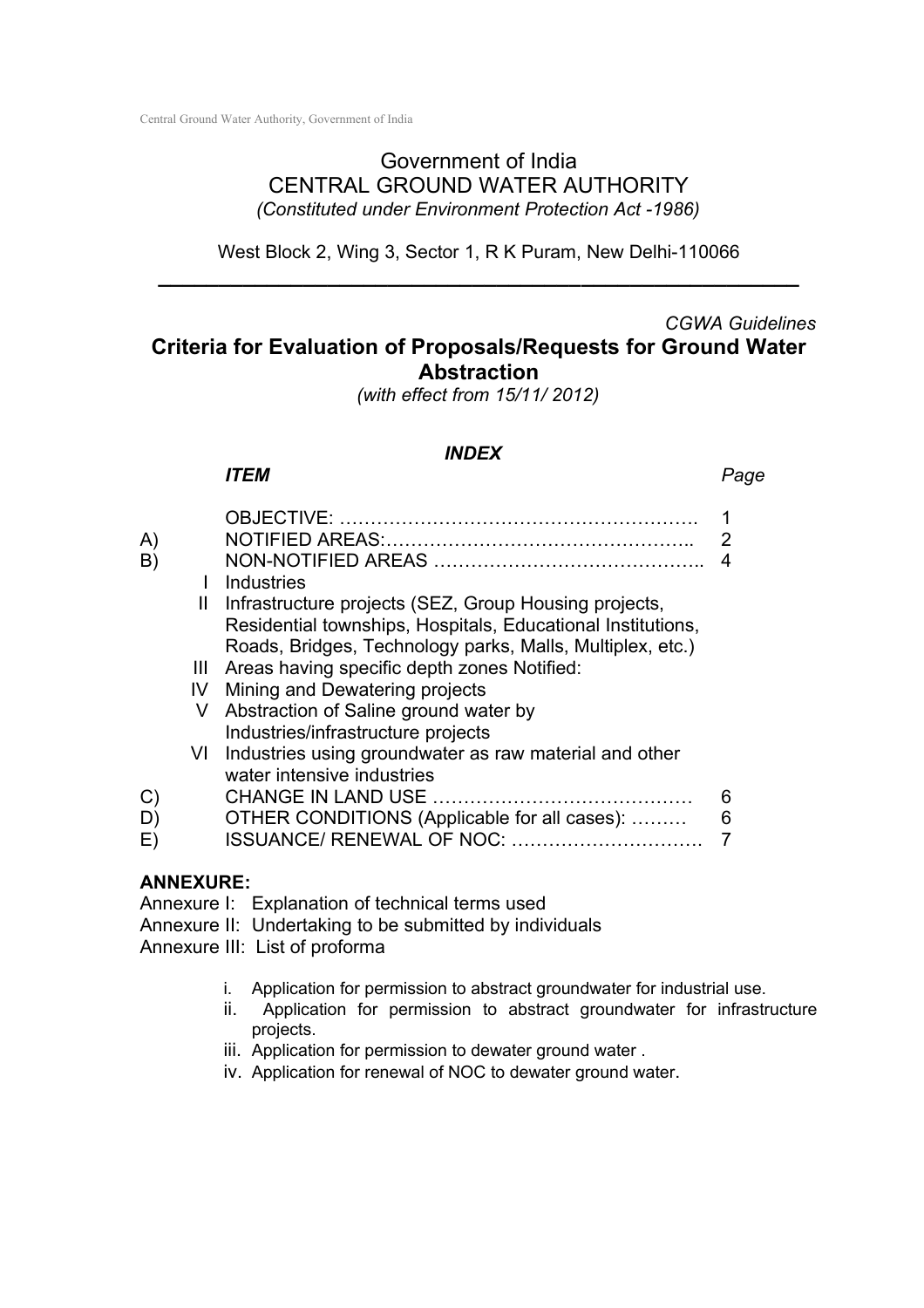## Government of India CENTRAL GROUND WATER AUTHORITY *(Constituted under Environment Protection Act -1986)*

West Block 2, Wing 3, Sector 1, R K Puram, New Delhi-110066 **\_\_\_\_\_\_\_\_\_\_\_\_\_\_\_\_\_\_\_\_\_\_\_\_\_\_\_\_\_\_\_\_\_\_\_\_\_\_\_\_\_\_\_\_\_\_\_\_\_\_\_\_\_\_\_**

### *CGWA Guidelines* **Criteria for Evaluation of Proposals/Requests for Ground Water Abstraction (with effect from 15/11/ 2012)**

#### **OBJECTIVE**

The prime objective of the guidelines for evaluation of proposals/requests for the withdrawal of ground water, is to focus on a specific part of ground water management viz. ensuring sustainability of ground water both in terms of quantity & quality and also focus on land based management of ground water resources, looking into the variations of availability of water in different climatologically regions and diverse hydrogeological conditions in various states of the country.

The annual replenishable ground water resources availability plays an important role in defining the guidelines. The latest assessment of the state wise ground water resources as on 31.03.2009 is available at the Central Ground Water Board web site (www.cgwb.gov.in). As per the ground water resource estimates of 2009, out of the **5842** assessment units (Blocks, Mandals, Talukas, districts), **802** over-exploited units, **169** critical units, **523** semi-critical units, **4277** safe units and **71** saline units have been identified across the country by Central Ground Water Board. The Annual replenishable ground water resources have been estimated as **431** Billion Cubic Metres (bcm). The Net Ground Water Availability is **396** bcm and the overall stage of ground water development of the country is **61%**. The present guidelines will follow the assessment as on GWRE 2009 till it is revised.

Central Ground Water Authority (CGWA) so far has notified **82** areas (list available at www.cgwb.gov.in/) for the purpose of regulation of ground water development. The District Administrative Heads (DC or DM) in case of Administrative Block or Taluka, or the Head of the Municipality (in case of Municipal Area) of the notified areas in the country have been appointed as 'Authorised Officers' by Central Ground Water Authority under Section 4 of the Environmental Protection Act (EPA) (1986). Regulation of Ground Water development in Notified areas is through district administrative heads assisted by Advisory Committees under the provisions of Section 4 of the EPA, 1986. All issues pertaining to granting of NOC's for ground water withdrawal, checking violations, sealing of groundwater abstraction structures, launching of prosecution against offenders, attending to complaints, etc., are to be addressed by the Authorised Officers. Explanation of technical terms used in the guideline are given in Annexure-I.

The guidelines for abstraction of ground water in Notified and Non-Notified areas for various users are given below.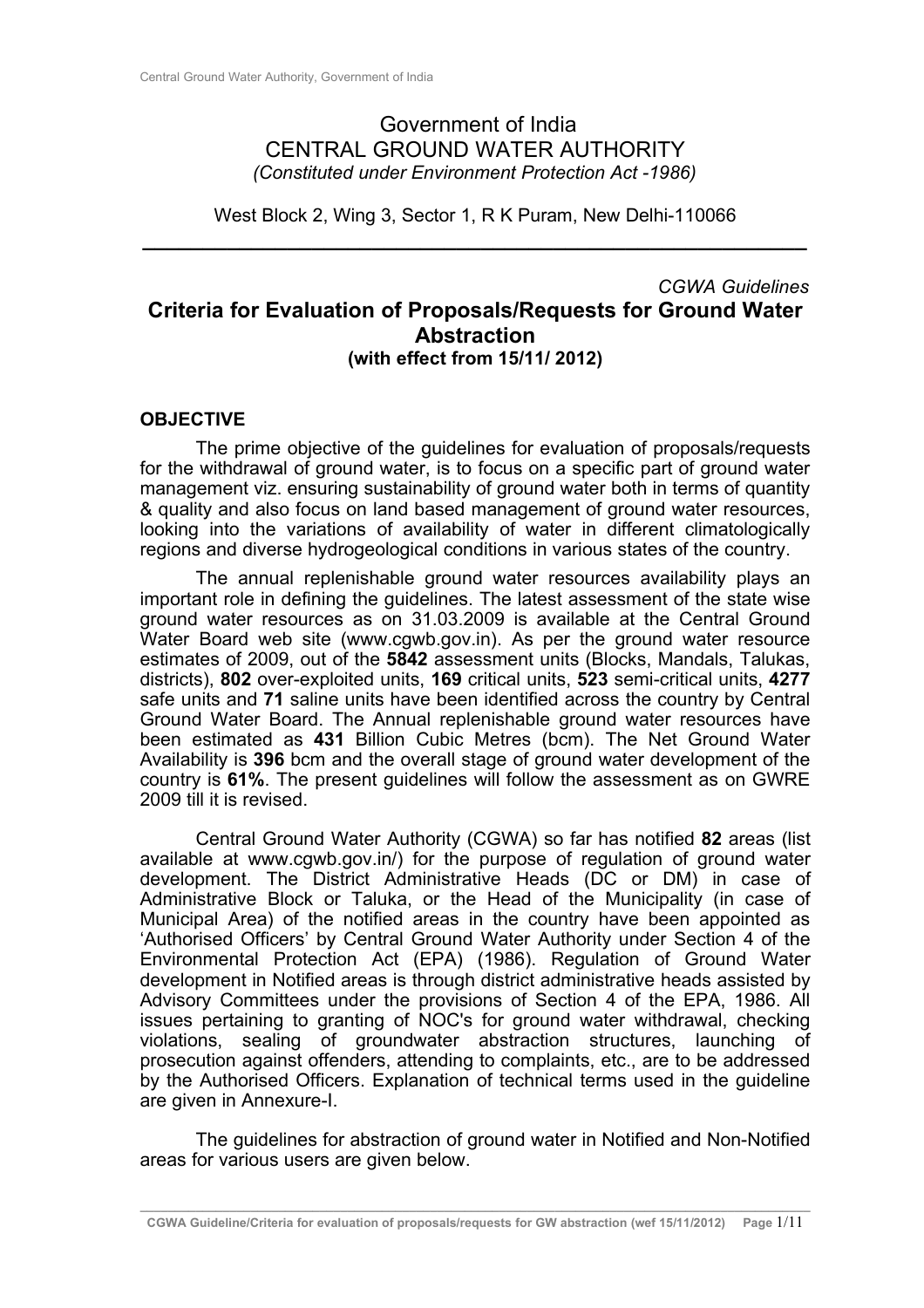## **A. NOTIFIED AREAS**

I.Permission to abstract ground water through any energized means **will not be accorded** for any purpose other than drinking water.

II. Drinking purpose:

NOC can be accorded for construction of groundwater abstraction structures/ replacement of existing defunct well for drinking purpose only to:

- a. Government department/Agency/Undertaking entrusted with the water supply
- b. Other Government organizations/State Government Guest Houses/ Registered Housing societies
- c. Schools/ educational & State/Central Government recognized research Institutions/ Universities
- d. Hospitals

NOC for the item (b to d) will be considered only if Water Supplying Department is not providing adequate water in the area/premises. Proof for this to be produced from the concerned authority by the applicant.

Pre-conditions for grant of NOC for abstraction of ground water to categories under Sl No. (a) to (d) are:

- 1. *Maximum diameter of the groundwater abstraction structures should be restricted to 150 mm (6 inches) only and capacity of the pump should not exceed 1 HP. In case of Government water supply agencies, housing societies, tube well size/dia & HP of prime mover can be more depending on the ground water availability and requirement.*
- 2. *Concurrent with the construction of groundwater abstraction structures, the organization shall undertake artificial recharge to groundwater through rain water harvesting structure in the premises within 45 days of issuance of NOC and will confirm to the Authorised Officer for verification.*
- 3. *Water meter installation in the abstraction structure is mandatory and confirmation of water meter installation shall be given to the Authorised Officer under intimation to the concerned Regional office of CGWB immediately after construction. The daily water meter reading should be maintained and quarterly report should be submitted to Authorised Officer.*
- 4. *The water from the groundwater abstraction structures will be used for drinking and domestic purposes only.*
- 5. *All details of the drilling like rock formations encountered, the depth and diameter of the constructed groundwater abstraction structures, type of pipes used, yield of bore well/ tube well (Fracture zones encountered/zones tapped) and ground water quality etc have to be furnished to the nodal agency authorized by district administration head within 15 days of the completion of the construction.*
- 6. *The permission for construction of groundwater abstraction structure would be valid for a period of six months from the date of issue of NOC.*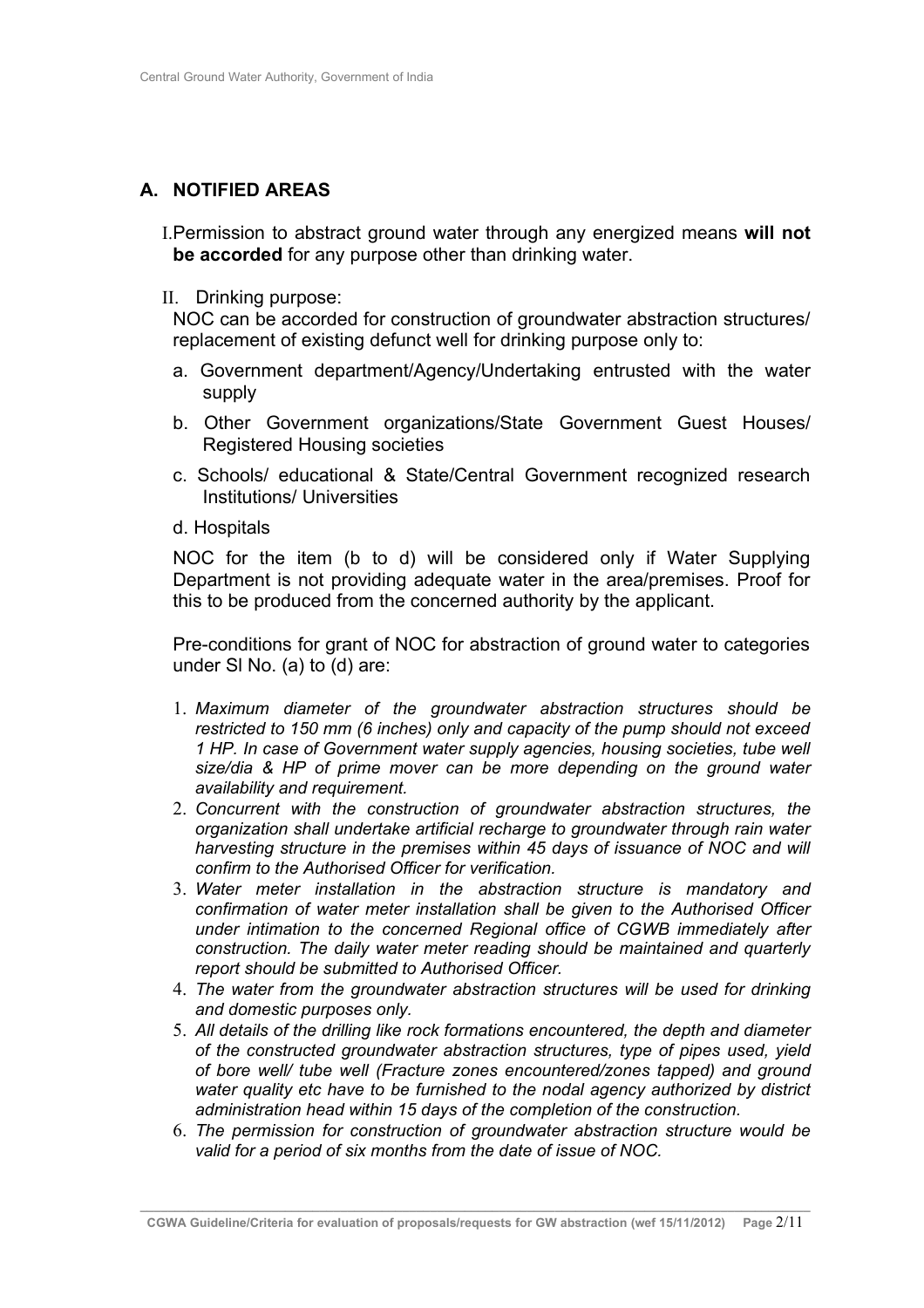- 7. *The NOC issued would be non-transferable.*
- e. For Individual households:
	- 1. *Permission to be granted only for such cases where public water supply system does not exist. The permission shall be valid only till such time there is no public water supply provided. In that case, the abstraction structure shall be exclusively utilized for artificial recharge to groundwater or sealed.*
	- 2. *A certificate from the water supply agency regarding non-availability of government water supply to the area/individual is to be submitted by the applicant.*
	- 3. *The premises should have only one Groundwater abstraction structure (either existing or new) to meet the drinking and domestic requirements. No tube-well/bore-well will be constructed, if any working tube-well already exists. In case the existing well has become nonfunctional and is to be replaced, it should be converted into recharge well, if possible or properly sealed and no water be pumped from it. An undertaking as per Annexure-II is to be submitted by individual.*
	- 4. *The person(s) intending to construct new tube-well will seek permission from the Authorized officer/Advisory Committee, at least 30 days in advance along with the name and address of the drilling agency, which will undertake construction of tube-well. Authorities/Nodal Agency can ask the user to supply additional information.*
	- 5. *The maximum diameter of the tube-well should be restricted to 110 mm (4 ½ inches) only and the capacity of the pump should not exceed 1HP. In case of deep water level the capacity/dia of the structure will be decided by the Authority based on the site specific recommendations.*
	- 6. *Concurrent with the construction of groundwater abstraction structure, the owner of the tube-well shall undertake artificial recharge to groundwater through rainwater harvesting in the premises.*
	- 7. *The water from the tube-well/bore-well will be used exclusively for drinking and domestic purposes only within the premises.*
	- 8. *All details of the drilling like rock formations encountered, the depth and diameter of the constructed tube-well, (Fracture zones encountered/zones tapped) type of pipes used in tube well, yield of bore well/tube well and ground water quality etc., shall be kept for record and are to be provided at the time of inspection.*
	- 9. *Any violation of the above conditions will attract legal action under section 15 of the Environment (Protection) Act, 1986.*

In case the notified area is de-notified subsequently, the conditions pertaining to "non-notified areas" shall be followed.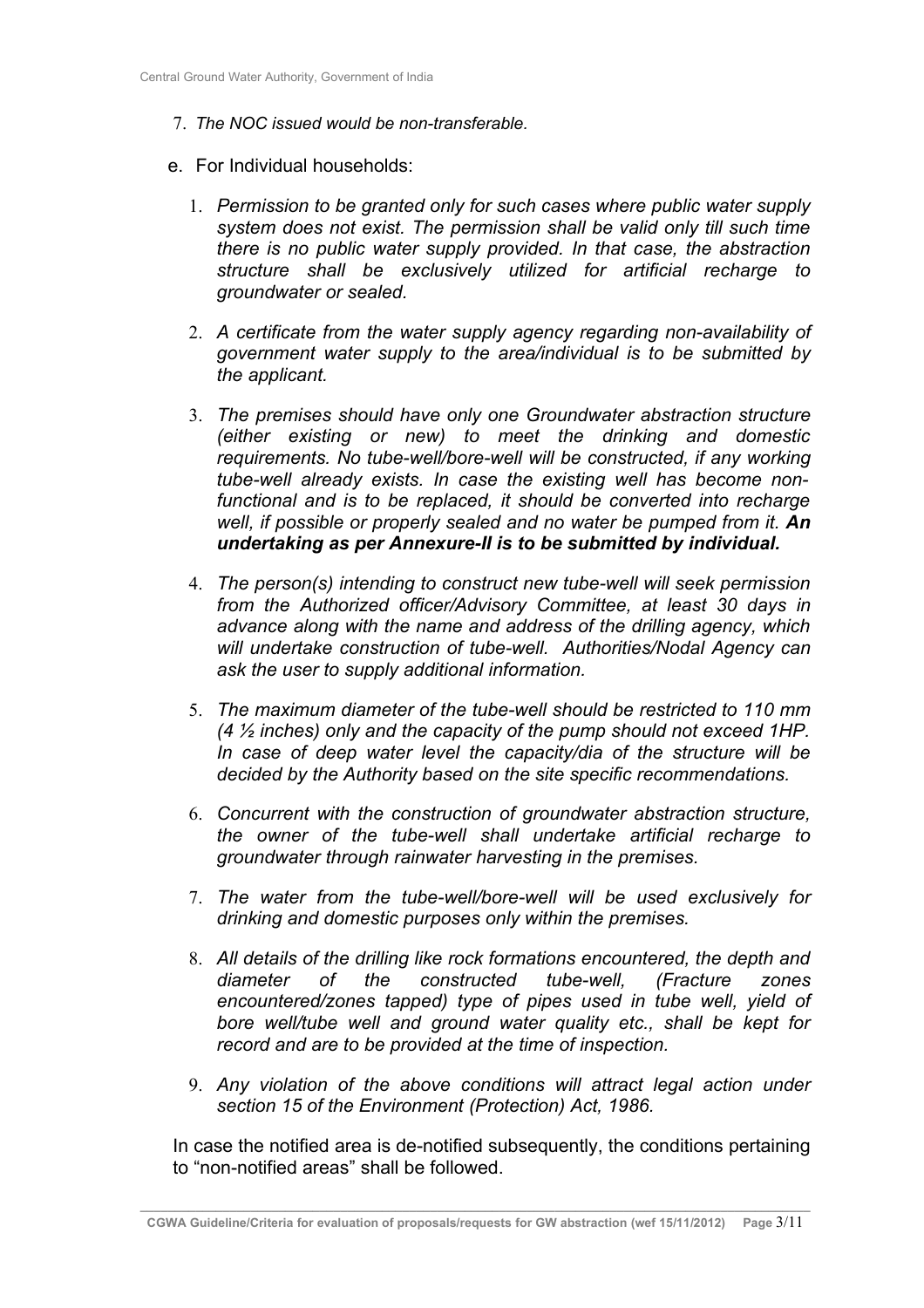## **B. NON-NOTIFIED AREAS**

NOC for Ground Water withdrawal will be considered for Industries/Infrastructure projects which are either NEW or under EXPANSION as per the criteria given below:

## **I. Industries**

| Category                                                                                                  | <b>Recycle/Reuse</b><br>(for various purposes<br>except recharge to<br>ground water)            | <b>Withdrawal permitted</b><br>(% of proposed recharge)                                                                                                                                                                                 |
|-----------------------------------------------------------------------------------------------------------|-------------------------------------------------------------------------------------------------|-----------------------------------------------------------------------------------------------------------------------------------------------------------------------------------------------------------------------------------------|
| Safe                                                                                                      | Mandatory recycling<br>and reuse of water                                                       | NOC is required for groundwater<br>withdrawal if quantity of groundwater<br>abstraction exceeds 100 m <sup>3</sup> /day. AR to<br>groundwater to be adopted.<br>However, Industries under B-VI have<br>no exemption from obtaining NOC. |
| Semi-<br>critical                                                                                         | Major and Medium<br>industries shall recycle<br>and reuse at least<br>50% of the waste<br>water | Withdrawal may be permitted subject to<br>undertaking of recharge** measures.<br>The withdrawal should not exceed<br>200% of the recharged quantity.                                                                                    |
| Critical                                                                                                  | Major and Medium<br>industries should fully<br>recycle and reuse the<br>waste water             | Withdrawal may be permitted subject to<br>undertaking of recharge** measures.<br>The withdrawal should not exceed<br>100% of the recharged quantity.                                                                                    |
| Over-<br>exploited<br>(except<br>industries<br>falling<br>under<br>category<br>mentioned<br>in $B (VI)$ . | Full utilization of<br>recycled water and<br>reuse of water should<br>be mandatory              | Withdrawal may be permitted subject to<br>undertaking of recharge** measures.<br>The withdrawal should not exceed 50%<br>of the recharged quantity.                                                                                     |

- \* The present guidelines will follow the assessment of Ground Water Resource Estimation (GWRE) 2009 till it is revised.
- \*\* The recharge should be implemented within the premises and/or preferably in the same water shed / assessment unit. Detailed Project Proposal (DPR) shall be included along with the application for NOC.

## II. **Infrastructure Projects**

**(**SEZ, Group Housing projects, Residential townships, Hospitals, Educational Institutions, Roads, Bridges, Technology parks, Malls, Multiplex, etc.)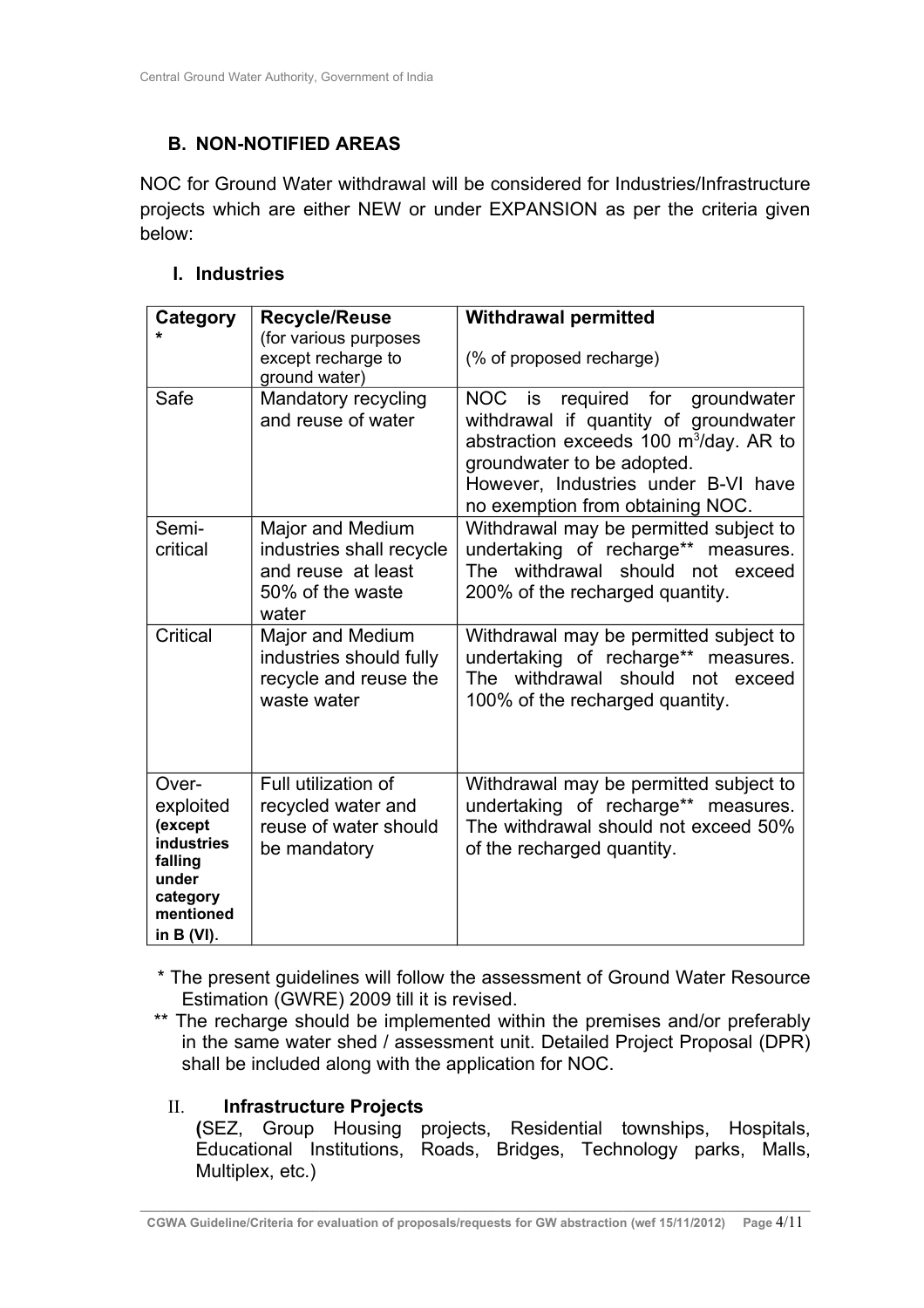- a. Run-off from the entire project area is to be utilized for artificial recharge to ground water unless risk of contamination exists or area is water logged. The runoff from the entire premises shall be utilized for harvesting/storage also, apart from recharge.
- b. The quantum of ground water for usage other than drinking/ domestic shall not exceed 25% of total ground water abstraction in case of Housing projects/ Residential Townships.
- c. Proponents are to submit a status report stating the quantum of water required and the quantity that would be provided by the Government Water Supplying agency. This should be supported by a letter from the agency.

#### **III. Areas Having Specific Depth Zones Notified**:

a. In areas where specific depth zones are notified, permission to withdraw groundwater can be considered based on the site specific recommendations of Regional Directorate of CGWB from the depth zones, which are not coming under the notification.

#### **IV. Mining and Dewatering Projects**

Abstraction of ground water by mining industries intersecting water table for dewatering of mine pit water, and dewatering ground water for basement construction of buildings, etc., may be permitted subject to the following conditions in addition to those already specified under Para B-I.

- a. The dewatered quantum of water is to be put to gainful use. This may include water supply and provide to water supply agencies, agriculture, dust suppression by the industry, utilization by the mining industry, utilization for artificial recharge to groundwater, etc.
- b. Piezometers for monitoring the ground water level are to be mandatorily installed within the premises and in peripheral areas. The record of water level data be maintained and to be provided periodically or whenever demanded by the regulating agency.
- c. Wherever the mines/dewatering project is situated in the coastal area special care should be taken to prevent sea water ingress. This should be supported by a technical evaluation report.
- d. In case of mining projects detailed and continuous study on the groundwater regime, including groundwater modeling should be carried out and the results should be submitted to the Regional Directorate of CGWB periodically.

#### **V. Abstraction of Saline Ground Water by Industries/infrastructure Projects**

Industries/infrastructure projects desirous of utilizing saline ground water would be permitted to extract saline groundwater. However, due care to be taken in respect of disposal of the effluents by the units so as to protect

**\_\_\_\_\_\_\_\_\_\_\_\_\_\_\_\_\_\_\_\_\_\_\_\_\_\_\_\_\_\_\_\_\_\_\_\_\_\_\_\_\_\_\_\_\_\_\_\_\_\_\_\_\_\_\_\_\_\_\_\_\_\_\_\_\_\_\_\_\_\_\_\_\_\_\_\_\_\_\_\_\_\_\_\_\_\_\_\_\_\_\_\_\_\_\_\_\_ CGWA Guideline/Criteria for evaluation of proposals/requests for GW abstraction (wef 15/11/2012) Page** 5/11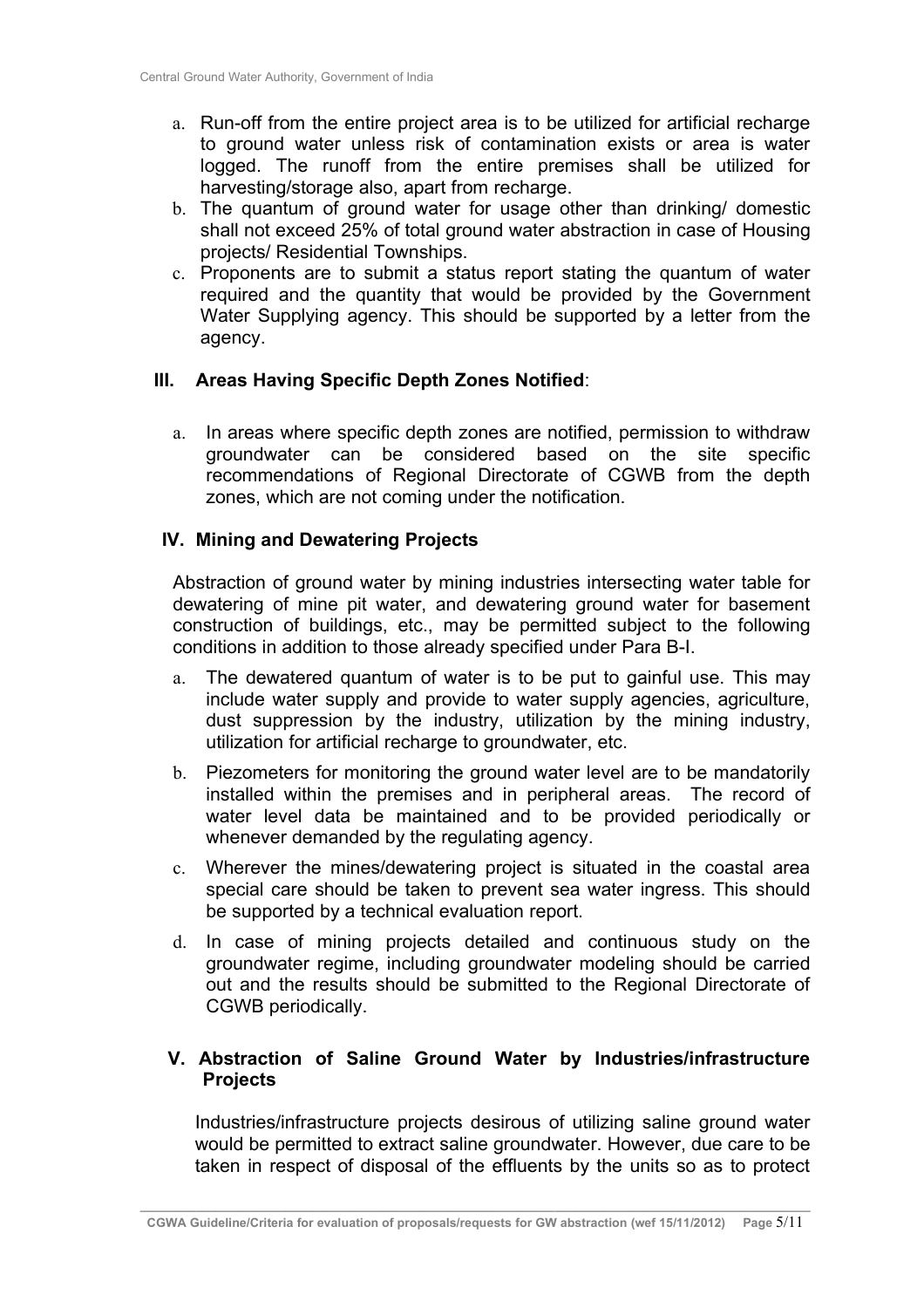the water bodies and the aquifers from pollution. Proposals pertaining to such cases must have a detailed project report elucidating the mechanism of handling the effluent water and its various uses. All precautions must be taken for protection of environment especially fresh water aquifers in and around the area. Large scale recharge mechanism should be adopted wherever feasible in such cases to improve the ground water conditions in the region.

#### **VI. Industries Using Groundwater as Raw Material and other Water Intensive Industries**

Industries using water as raw material/water intensive industries like packaged drinking water, mineral water industries, distilleries, breweries, soft drink manufacturing industries, textiles, paper & pulp, etc shall **not be granted NOC** for groundwater withdrawal from OE areas. In Safe, Semi-Critical & Critical areas NOC for ground water withdrawal is mandatory for these industries as per Section B-1. However, ground water withdrawal will be limited as follows:

| Category       | <b>Ground water withdrawal limit</b>                |
|----------------|-----------------------------------------------------|
| Safe           | Withdrawal limited to 200% of ground water recharge |
| Semi-critical  | Withdrawal limited to 100% of ground water recharge |
| Critical       | Withdrawal limited to 50% of ground water recharge  |
| Over-exploited | No permission for industries under this category    |

#### **C. CHANGE IN LAND USE**

Industries/ Infrastructure projects coming up in agricultural land or any other land after change in land use shall have to submit all documents endorsing the change of land use from competent authority. Withdrawal of ground water from existing abstraction structures, if any, after change in land use in the area can be done only after approval from the Central Ground Water Authority. Cases would be processed as per changed land use.

## **D. OTHER CONDITIONS (Applicable for all cases):**

- a. Sale and supply of raw/unprocessed/untreated ground water by unauthorized agencies for commercial use is not permitted.
- b. Non-compliance of conditions mentioned in the NOC may be taken as sufficient reason for cancellation of NOC accorded/ non-renewal of NOC.
- c. Wherever State Government Authorities are in existence to manage and control ground water regimes, the Groundwater Regulation would be done by them. The State Ground Water Authority (SGWA) shall send a quarterly progress report to CGWA for records.
- d. In case of any delay in executing the project for bonafide reasons within the set time, for which NOC has been granted, the firm shall apply to CGWA for extension. CGWA may consider extension based on its merits.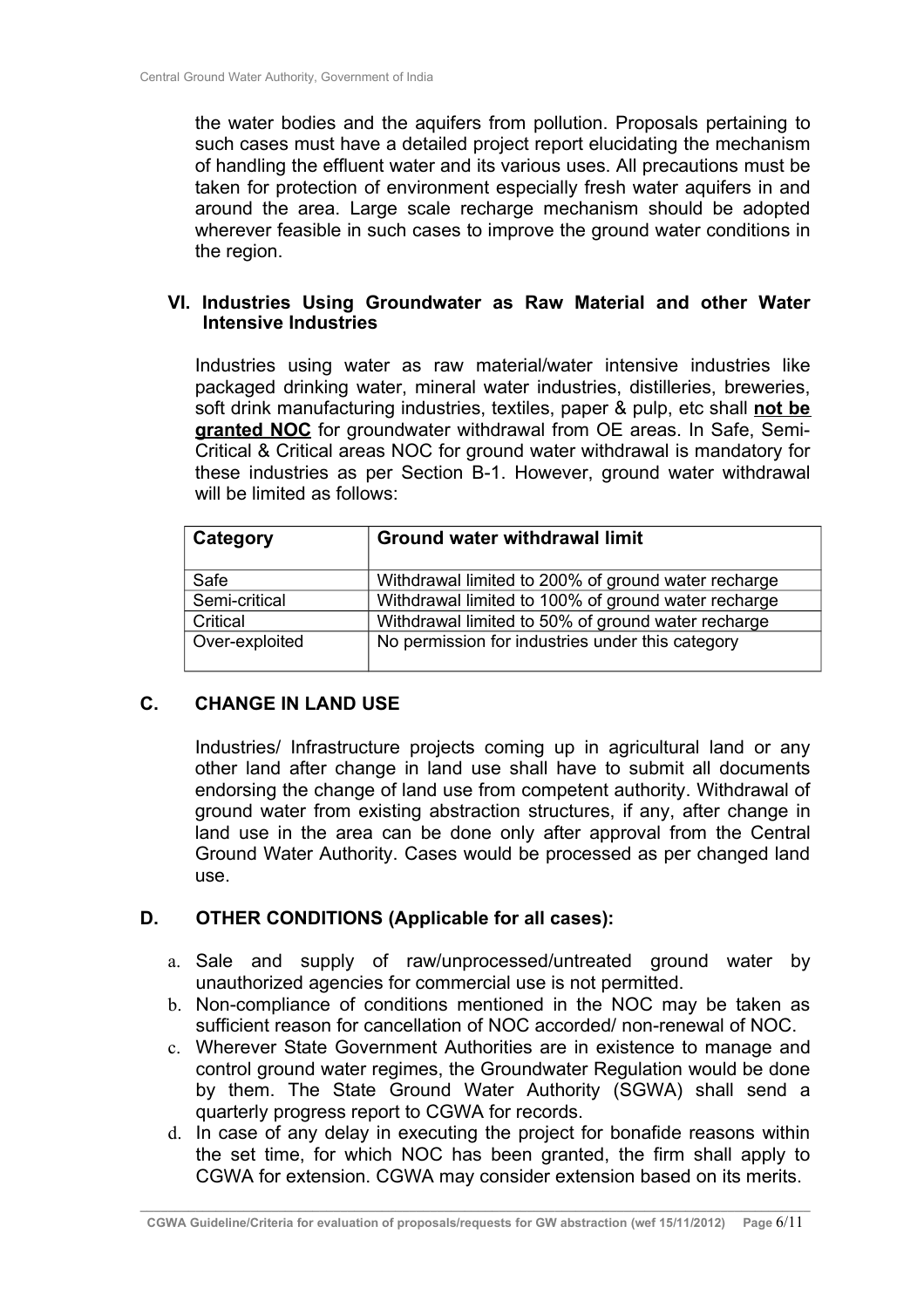- e. No application for NOC shall be entertained without proper referral letters from the statutory authority (Central and State Govt. Dept and Agencies).
- f. The referral letter shall contain verification on the quantum of water for the industry/project with detailed break up of groundwater consumption, recycle & reuse of the waste water, so that the wastage of the precious resource can be avoided. In case this is not given by the referral authority, applicant should obtain a letter from the Industries Dept/Project Sanctioning Authority on the same line.
- g. The CRZA rules and regulation shall be applicable wherever in vogue.
- h. No permission required for withdrawal of ground water from any area if withdrawal is done through non-energized means.
- i. Mandatory clause on RWH may be relaxed in case of water logged/shallow water level (< 5 m bgl during pre monsoon) areas.
- j. Relaxation in the quantity of ground water withdrawal in over-exploited areas, and/or quantity of recharge being affected by the firm can be permitted by CGWA if it feels it absolutely necessary in national interest.
- k. The artificial recharge proposals are required to be vetted by any competent authority of State/Centre.
- l. Treated water shall not be used for recharge to ground water, since it may contain heavy metals & other toxic elements. The treated waters shall be fully used by the proponent or any other agency, who can utilize it without contaminating the underlying aquifer / water bodies.
- m. NOC issued is non-transferable.

#### **E. ISSUANCE/ RENEWAL OF NOC**

- a. NOC will be accorded in non notified areas for a period of two years initially and will be renewed for a period of three years thereafter, subject to compliance of conditions mentioned in the NOC. Subsequently NOC's shall be renewed every five years subject to the compliance of the conditions mentioned in the renewed NOC.
- b. Renewal of NOC's in notified areas will be done by the Authorised Officer for 2 years and the same shall be renewed every two years.
- c. In case of change in category of the area, renewals would be granted with conditions as laid down for such new category areas. In case it is difficult to comply with the conditions the applicant should satisfy the authority for granting exemption/alternative measures.
- d. In case it is found that some of the conditions stipulated during the issuance NOC have not been implemented in certain localities it may be relaxed by CGWA based on the recommendations of the concerned Regional Director for specific areas as per site specific condition.
- e. Processing fee prescribed if any, from time to time shall be charged for issuance and renewal of NOC's.

\*-\*-\*-\*

#### **Note:**

#### **i) Guidelines are subject to modification from time to time**

- ii) Explanation of technical terms used is given in Annexure-I
- iii) Undertaking to be submitted by individual given in Annexure-II
- iv) List of proformas is given in Annexure-III.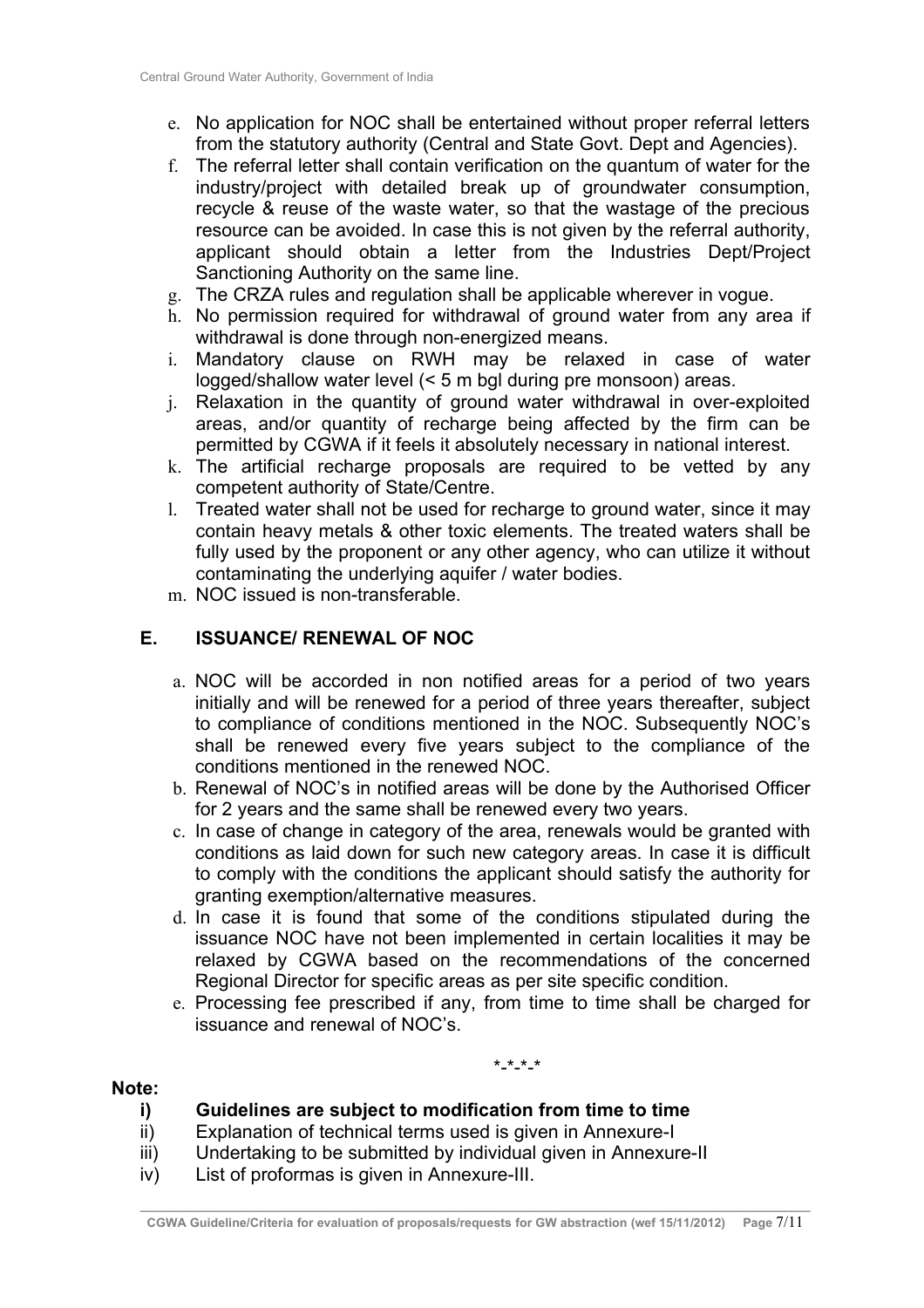#### **ANNEXURE-I**

## **Definitions/Explanation of Technical Terms**

- 1. **Notified Area**: Areas notified by Central Ground Water Authority for the purpose of Regulation of Ground Water development through Public Notices.
- 2. **Non-notified area**: Areas other than Notified areas for ground water regulation.
- 3. **EPA 1986**: Environmental Protection Act (1986).
- 4. **Safe area**: Area categorized as SAFE from the ground water resources point of view, based on the ground water resources estimation 2009 or the latest estimation carried out by CGWB.
- 5. **Semi-critical area**: Area categorized as SEMI-CRITICAL from the ground water resources point of view, based on the ground water resources estimation 2009 or the latest estimation carried out by CGWB.
- 6. **Critical area**: Area categorized as CRITICAL from the ground water resources point of view, based on the ground water resources estimation 2009 or the latest estimation carried out by CGWB.
- 7. **Over-exploited area**: Area categorized as OVER-EXPLOITED from the ground water resources point of view, based on the ground water resources estimation 2009 or the latest estimation carried out by CGWB.
- 8. **Aquifer**: Geological formation capable of storing and transmitting ground water
- 9. **Deeper Aquifer**: In areas having multiple aquifer system, the aquifer/s occurring below the uppermost aquifer.
- 10. **Well**: Any structure sunk for the search or extraction of groundwater, including open wells, dug wells, bore wells, dug-cum-bore wells, tube wells, filter points, collector wells, infiltration galleries, recharge wells, or any of their combinations or variations.
- 11. **Tube Well; Bore Well; Dug Well**: Ground Water abstraction structures.
- 12. **Government Agency**: May be Central or State Government body.
- 13. **Mine**: Area where mining activity is taking place, or area abandoned after mining.
- 14. **Ground Water Recharge**: Augmenting the ground water resources of aquifer/s.
- 15. **Rainwater Harvesting**: The technique or system of collection and storage of rainwater, at micro watershed scale, including roof-top harvesting, for future use or for recharge of groundwater.
- 16. **Roof Top Rain Water Harvesting**: Collection and storage of rain water from the roof top of buildings.
- 17. **Artificial Recharge to ground water**: Augmenting the ground water reservoir through artificial means.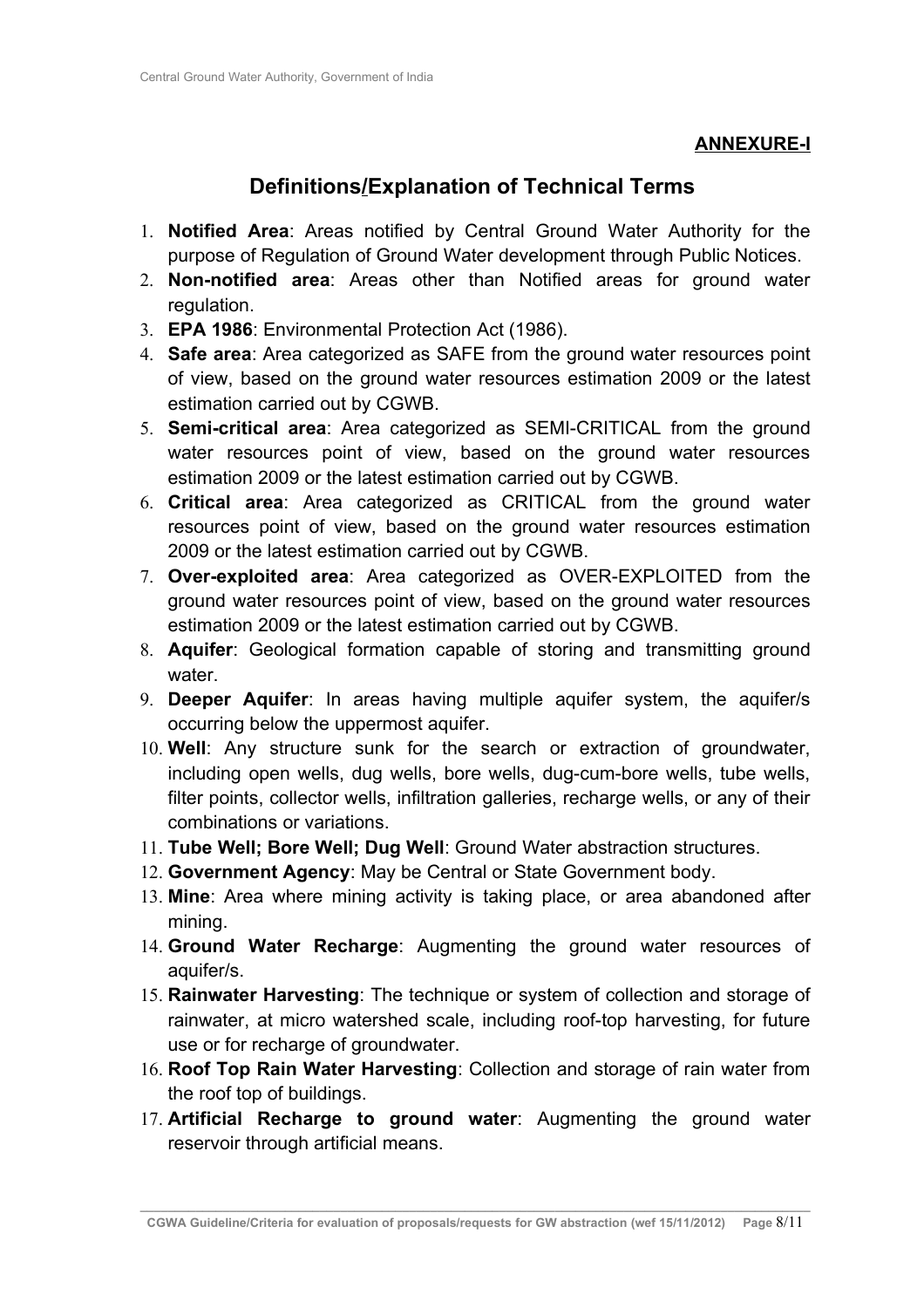- 18. **Infrastructure Project**: Housing, Township, SEZ, Hotel, Educational Institutions, Roads and Bridges, Commercial establishments, Offices, Airport, Transport terminus, Hospitals, others.
- 19. **Mining Project**: Project which involves mining activity either open cast or underground or both.
- 20. **Ground Water Draft**: Quantum of ground water withdrawal.
- 21. **Saline Water**: Water having salinity in excess of 2500 µmhos/cm at 25<sup>0</sup>C.
- 22. **Water Table Intersection**: Intersection of the Water Table on excavation of the overlying material due to mining or other activities.
- 23. **Recycle/Reuse**: Purifying waste water for using again/ putting water to multiple uses.
- 24. **Schools/College/Universities**: Educational Institutions/universities approved/recognized by State / Central Government.
- 25. **Hospitals**: Institutions providing medical facilities/treatment approved by State / Central Government.
- 26. **Bhawan:** Raj Bhawan or any other Central / State Government office complex or building.
- 27. **Government Department**: Either Central or State.
- 28. **Municipality:** Municipality, a Municipal Corporation or similar body of local urban governance by any other name.
- 29. **Groundwater:** Water, which exists below the surface in the zone of saturation and can be extracted through wells or any other means or emerges as springs and base flows in streams and rivers;
- 30. **Bgl:** Below Ground Level.
- 31. **BCM (bcm):** Billion cubic metres.
- 32. **Groundwater Abstraction structure:** Structure used to withdraw groundwater like bore well / tube well / dug well / dug cum bore well/tunnel well
- 33. **Piezometer:** A bore well/tube well used only for measuring the water level/piezometric head and to take water sample periodically but not used for groundwater abstraction.
- 34. **Water Audit:** A numerical assessment quantity of water in any process, giving a detailed input and output in every stage.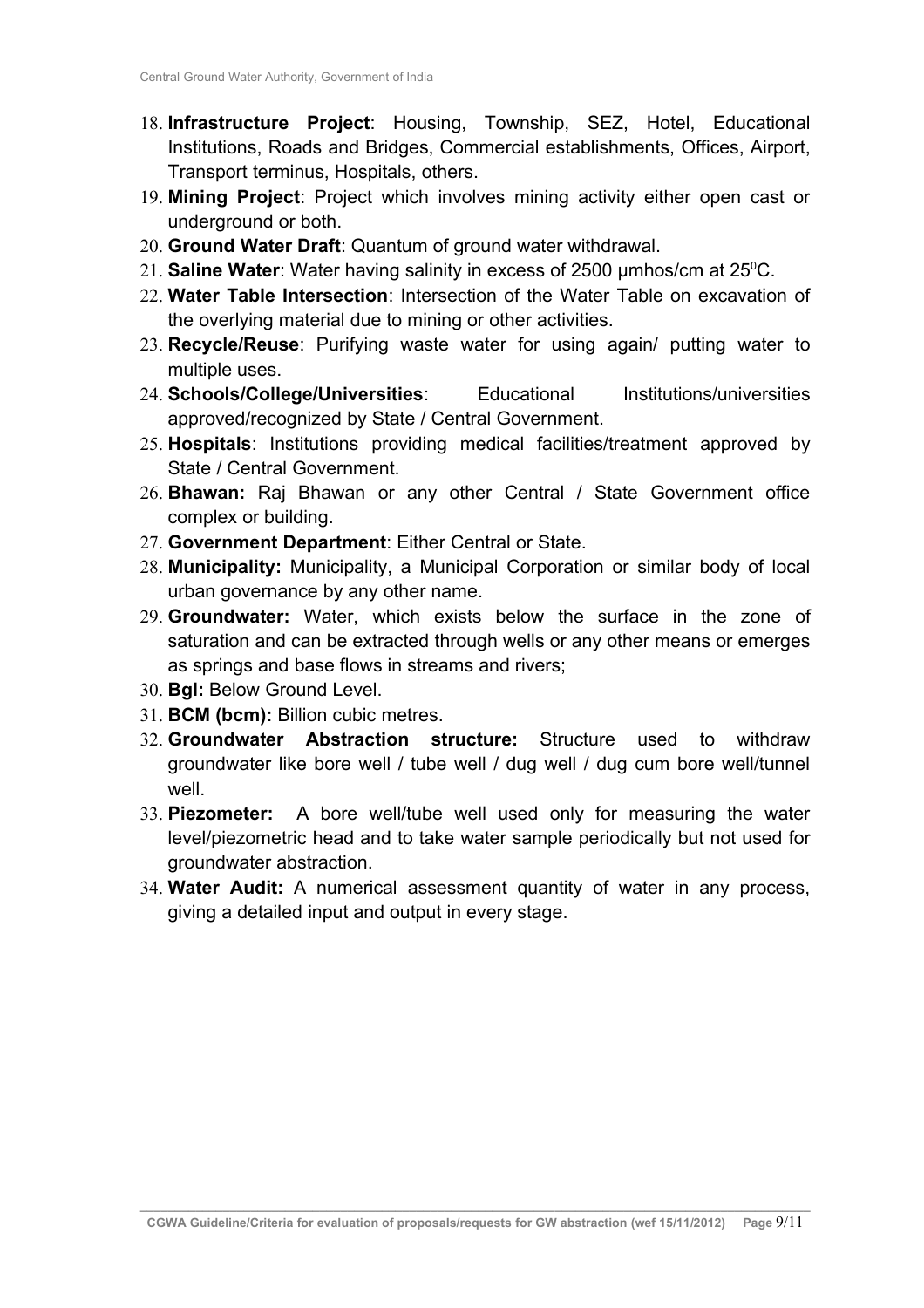#### **ANNEXURE -II**

#### **UNDERTAKING TO BE SUBMITTED BY INDIVIDUALS FOR CONSTRUCTION OF GROUNDWATER ABSTRACTION STRUCTURE FOR DRINKING AND DOMESTIC PURPOSES IN NOTIFIED AREA ON NON-JUDICIAL STAMP PAPER AS PER THE STAMP VALUE IN VOGUE**

I, …………………………….. resident of ……………………..………………… …

……… …………………

do hereby solemnly affirm and declare as under:

- 1. That I am the owner/lease of premises of ………………………………………
- 2. That in the above said premises/ building there is no supply of water by the Municipality/Govt. Agency/(ies) in the premises /area.
- 3. That I/we intend to install bore-well for abstraction of ground water for drinking/domestic use only. In the event of installing bore-well, the maximum diameter shall be restricted to 110 mm (four & half inches) and the capacity of the pump shall not exceed 1 H.P.
- 4. That I/we undertake that in the event of any instructions/directions from the Central Ground Water Authority/Deputy Commissioner/District Collector or any other authorized officer(s) of the Govt., we shall discontinue the usage of the said dug well/bore-well/tubewell if so required.
- 5. That I/we further undertake that I/we shall be held liable for any such civil/criminal action that may be initiated against me /us for violation of any of the terms and conditions of this Undertaking.

#### **(DEPONENT)**

#### **VERIFICATION:**

Verified at ………………………. on this day of ………………… that the contents of the above Undertaking are correct to the best of my knowledge and belief and nothing has been suppressed.

#### **(DEPONENT)**